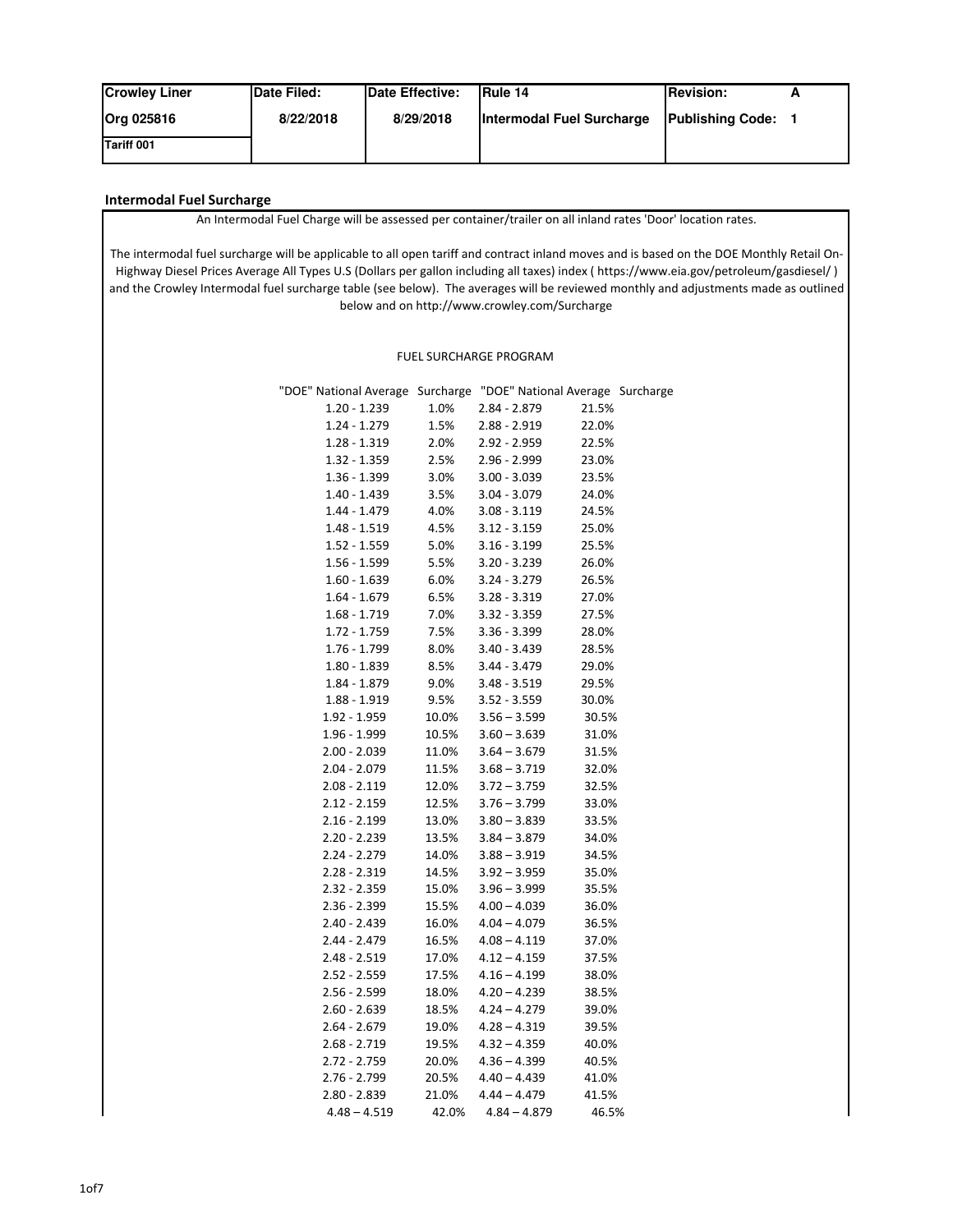|                |       |                | .     |
|----------------|-------|----------------|-------|
| $4.52 - 4.559$ | 42.5% | $4.88 - 4.919$ | 47.0% |
| $4.56 - 4.599$ | 43.0% | $4.92 - 4.959$ | 47.5% |
| $4.60 - 4.639$ | 43.5% | $4.96 - 4.999$ | 48.0% |
| $4.64 - 4.679$ | 44.0% | $5.00 - 5.039$ | 48.5% |
| $4.68 - 4.719$ | 44.5% | $5.04 - 5.079$ | 49.0% |
| $4.72 - 4.759$ | 45.0% | $5.08 - 5.119$ | 49.5% |
| $4.76 - 4.799$ | 45.5% | $5.12 - 5.159$ | 50.0% |
| $4.80 - 4.839$ | 46.0% | $5.16 - 5.199$ | 50.5% |
|                |       |                |       |

An Intermodal Fuel Charge eff 02/18/16 will be assessed to service contract rates in addition to all other rates and charges published therein, except those to/from port Jacksonville and port Pennsauken, as outlined below:

Chicago Dray Zone Points.......\$565.00 CL/TL Argo, IL Bedford Park, IL Berkeley, IL Bridgeview, IL Broadview, IL Chicago, IL ramp and door Elk Grove Village, IL Hodgkins, IL Melrose Park, IL Romeoville, IL Tinley Park, IL

Zone 1: \$50.00 per CL/TL - for shipments to/from local drayage markets within Jacksonville, FL and Pennsauken, NJ.

Zone 2: \$150.00 per CL/TL - for shipments to/from other points in the state of New Jersey.

Zone 3: \$180.00 per CL/TL - for shipments to/from other points in the state of Florida.

Zone 4: \$305.00 per CL/TL - for shipment to/from points in Delaware.

Zone 5: \$315.00 per CL/TL - for shipment to/from points in Maryland.

Zone 6: \$395.00 per CL/TL - for shipment to/from points in Connecticut.

Zone 7: \$430.00 per CL/TL - for shipments to/from points in Rhode Island.

Zone 8: \$255.00 per CL/TL - for shipments to/from points in Pennsylvania.

Zone 9: \$315.00 per CL/TL - for shipments to/from points in Georgia.

Zone 10: \$375.00 per CL/TL - for shipments to/from points in Washington DC.

Zone 11: \$565.00 per CL/TL - for shipments to/from points in Virginia.

Zone 12: \$435.00 per CL/TL - for shipments to/from points in Alabama.

Zone 13: \$445.00 per CL/TL - for shipments to/from points in North Carolina.

Zone 14: \$750.00 per CL/TL - for shipments to/from points in Michigan.

Zone 15: \$670.00 per CL/TL - for shipments to/from points in Kentucky.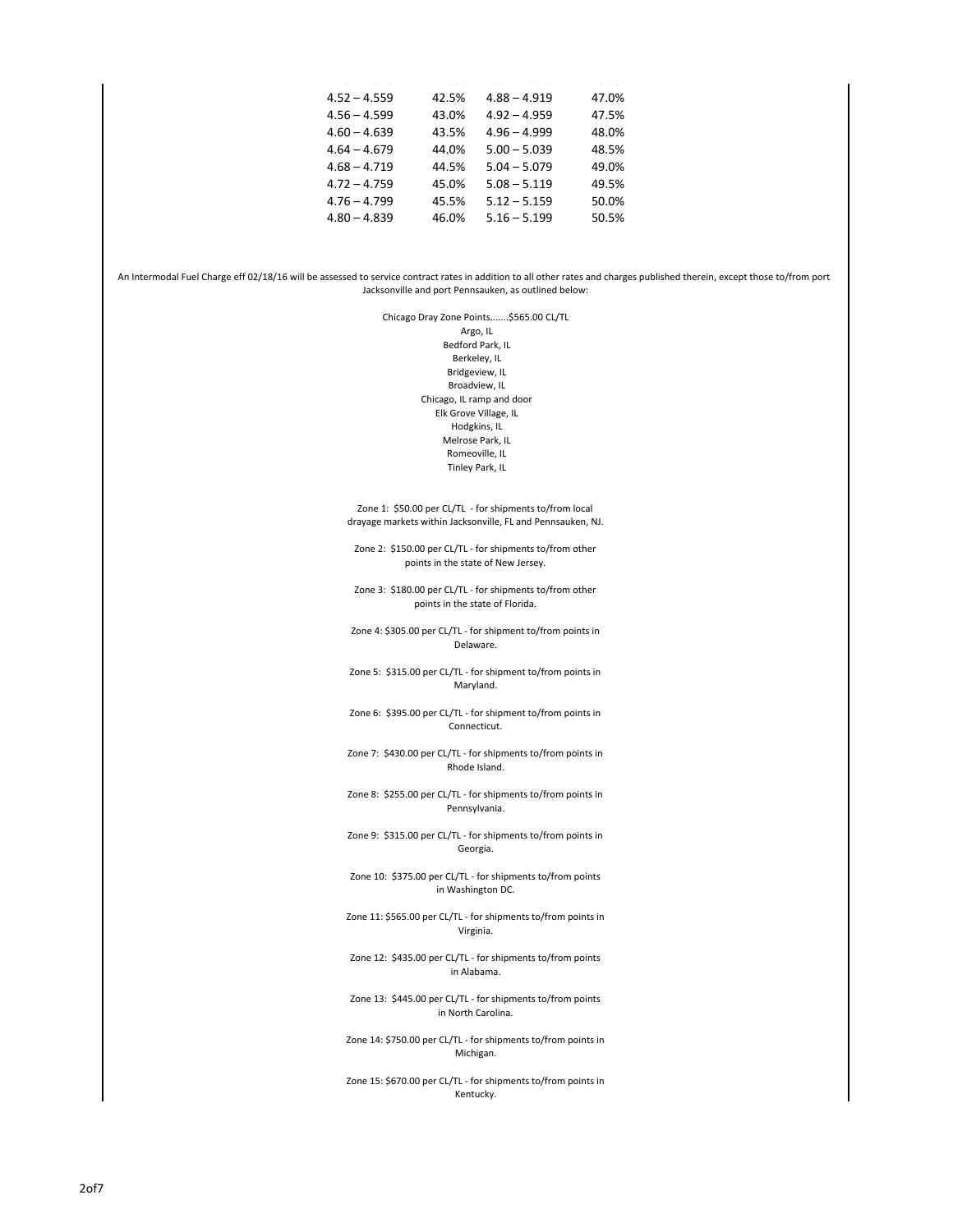## Zone 16: \$590.00 per CL/TL - for shipments to/from points in Mississippi.

Zone 17: \$475.00 per CL/TL - for shipments to/from points in Tennessee.

Zone 18: \$695.00 per CL/TL - for shipments to/from points in Illinois.

Zone 19: \$590.00 per CL/TL - for shipments to/from points in Louisiana.

Zone 20: \$740.00 per CL/TL - for shipments to/from points in Missouri.

Zone 21: \$865.00 per CL/TL - for shipments to/from points in Oklahoma.

Zone 22: \$1005.00 per CL/TL - for shipments to/from points in Minnesota.

Zone 23: \$890.00 per CL/TL - for shipments to/from points in Kansas.

Zone 24: \$430.00 per CL/TL - for shipments to/from points in New York

Zone 25: \$435.00 per CL/TL - for shipments to/from points in Massachusetts.

Zone 26: \$725.00 per CL/TL - for shipments to/from points in Maine.

Zone 27: \$590.00 per CL/TL - for shipments to/from points in West Virginia.

Zone 28: \$745.00 per CL/TL - for shipments to/from points in Indiana.

Zone 29: \$490.00 per CL/TL - for shipments to/from points in Ohio.

Zone 30: \$620.00 per CL/TL - for shipments to/from points in Arkansas.

Zone 31: \$920.00 per CL/TL - for shipments to/from points in Iowa.

Zone 32: \$1485.00 per CL/TL - for shipments to/from points in Arizona.

Zone 33: \$835.00 per CL/TL - for shipments to/from points in Wisconsin.

Zone 34: \$275.00 per CL/TL - for shipments to/from points in South Carolina.

Zone 35: \$875.00 per CL/TL - for shipments to/from points in Texas.

Zone 36: \$545.00 per CL/TL - for shipments to/from points in New Hampshire..

Zone 37: \$480.00 per CL/TL - for shipments to/from points in Vermont.

Zone 38: \$615.00 per CL/TL - for shipments to/from points in Canada.

Zone 39: \$1485.00 per CL/TL - for shipments to/from points in all other states not specified.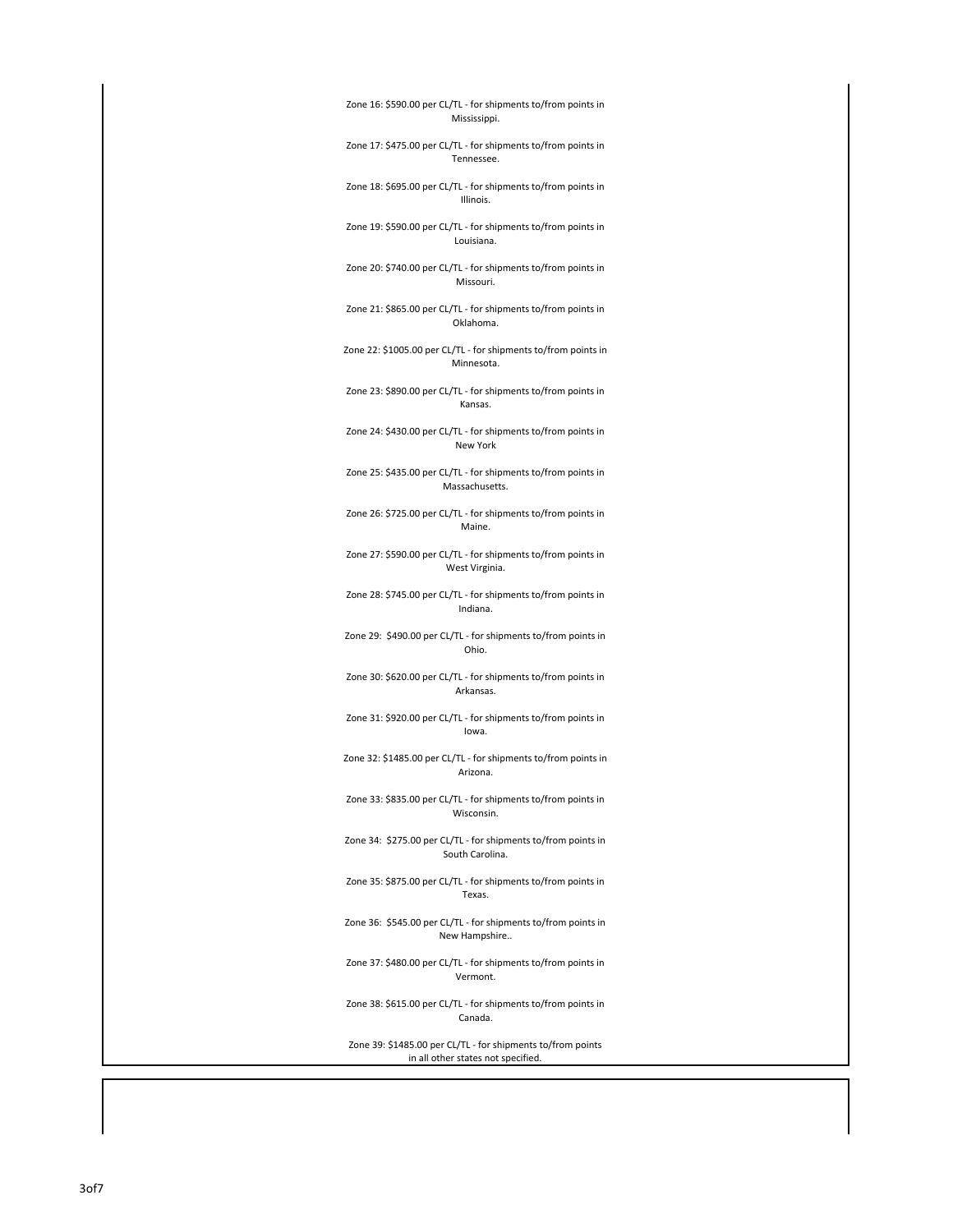An Intermodal Fuel Charge eff 02/18/16 will be assessed to service contract rates in addition to all other rates and charges published therein, except those to/from Gulfport, as outlined below:

Chicago Dray Zone Points.......\$565.00 CL/TL

 Argo, IL Bedford Park, IL Berkeley, IL Bridgeview, IL Broadview, IL Chicago, IL ramp and door Elk Grove Village, IL Hodgkins, IL Melrose Park, IL Romeoville, IL Tinley Park, IL

Zone 1: \$300.00 per CL/TL - for shipments to/from local drayage markets within Jacksonville, FL and Pennsauken, NJ.

Zone 2: \$1035.00 per CL/TL - for shipments to/from other points in the state of New Jersey.

Zone 3: \$535.00 per CL/TL - for shipments to/from other points in the state of Florida.

Zone 4: \$1035.00 per CL/TL - for shipment to/from points in Delaware.

Zone 5: \$1035.00 per CL/TL - for shipment to/from points in Maryland.

Zone 6: \$1035.00 per CL/TL - for shipment to/from points in Connecticut.

Zone 7: \$1035.00 per CL/TL - for shipments to/from points in Rhode Island.

Zone 8: \$1035.00 per CL/TL - for shipments to/from points in Pennsylvania.

Zone 9: \$535.00 per CL/TL - for shipments to/from points in Georgia.

Zone 10: \$1035.00 per CL/TL - for shipments to/from points in Washington DC.

Zone 11: \$870.00 per CL/TL - for shipments to/from points in Virginia.

Zone 12: \$355.00 per CL/TL - for shipments to/from points in Alabama.

Zone 13: \$695.00 per CL/TL - for shipments to/from points in North Carolina.

Zone 14: \$1035.00 per CL/TL - for shipments to/from points in Michigan.

Zone 15: \$695.00 per CL/TL - for shipments to/from points in Kentucky.

Zone 16: \$355.00 per CL/TL - for shipments to/from points in Mississippi.

Zone 17: \$535.00 per CL/TL - for shipments to/from points in Tennessee.

Zone 18: \$870.00 per CL/TL - for shipments to/from points in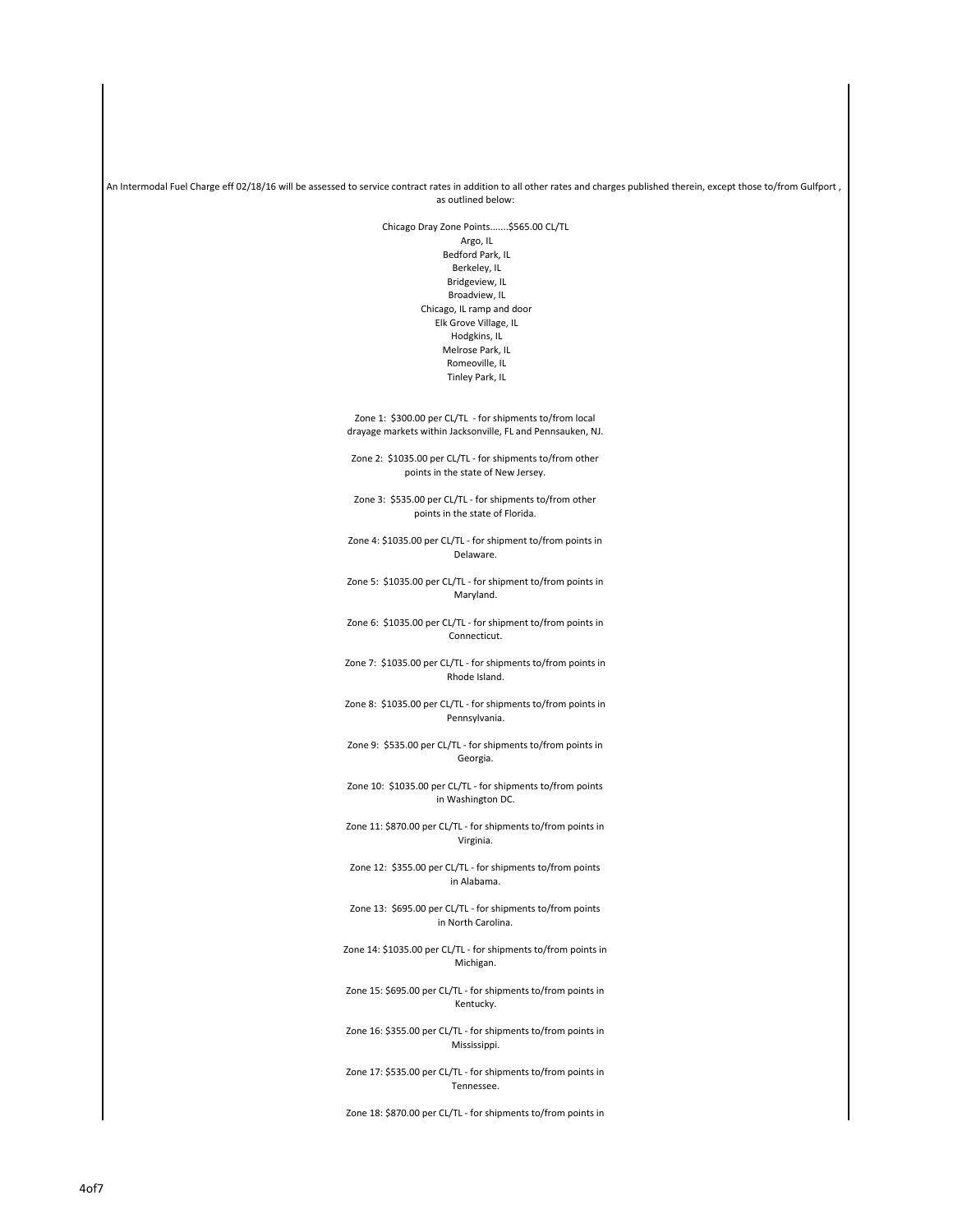## Illinois.

Zone 19: \$355.00 per CL/TL - for shipments to/from points in Louisiana.

Zone 20: \$870.00 per CL/TL - for shipments to/from points in Missouri.

Zone 21: \$695.00 per CL/TL - for shipments to/from points in Oklahoma.

Zone 22: \$1035.00 per CL/TL - for shipments to/from points in Minnesota.

Zone 23: \$870.00 per CL/TL - for shipments to/from points in Kansas.

Zone 24: \$1035.00 per CL/TL - for shipments to/from points in New York

Zone 25: \$1035.00 per CL/TL - for shipments to/from points in Massachusetts.

Zone 26: \$1035.00 per CL/TL - for shipments to/from points in Maine.

Zone 27: \$870.00 per CL/TL - for shipments to/from points in West Virginia.

Zone 28: \$695.00 per CL/TL - for shipments to/from points in Indiana.

Zone 29: \$870.00 per CL/TL - for shipments to/from points in Ohio.

Zone 30: \$535.00 per CL/TL - for shipments to/from points in Arkansas.

Zone 31: \$1035.00 per CL/TL - for shipments to/from points in Iowa.

Zone 32: \$1445.00 per CL/TL - for shipments to/from points in Arizona.

Zone 33: \$1035.00 per CL/TL - for shipments to/from points in Wisconsin.

Zone 34: \$535.00 per CL/TL - for shipments to/from points in South Carolina.

Zone 35: \$535.00 per CL/TL - for shipments to/from points in Texas.

Zone 36: \$1035.00 per CL/TL - for shipments to/from points in New Hampshire..

Zone 37: \$1035.00 per CL/TL - for shipments to/from points in Vermont.

Zone 38: \$1445.00 per CL/TL - for shipments to/from points in Canada.

Zone 39: \$1485.00 per CL/TL - for shipments to/from points in all other states not specified.

An Intermodal Fuel Charge eff 02/18/16 will be assessed to service contract rates in addition to all other rates and charges published therein, except those to/from Port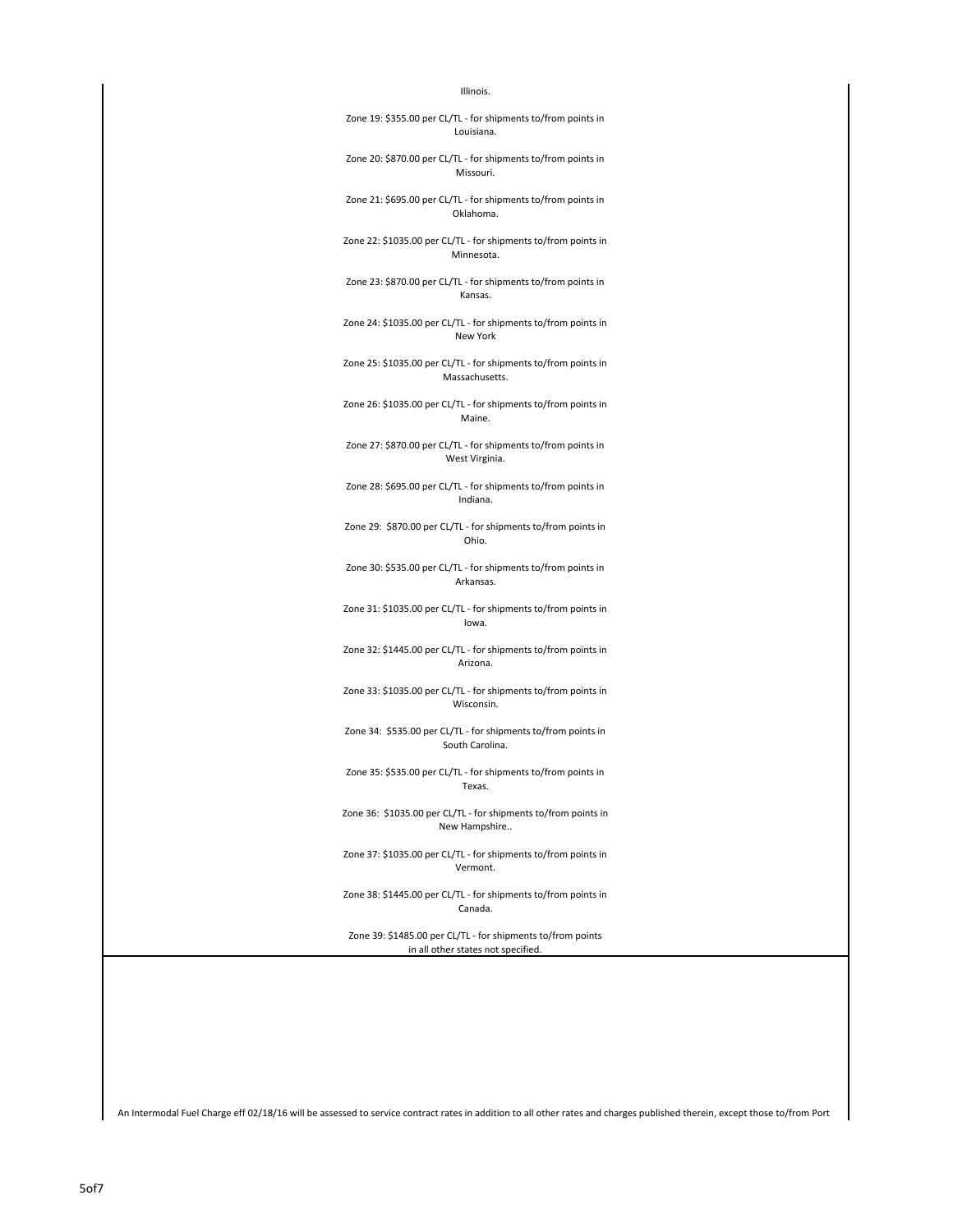Everglades , as outlined below:

Chicago Dray Zone Points.......\$565.00 CL/TL Argo, IL Bedford Park, IL Berkeley, IL Bridgeview, IL Broadview, IL Chicago, IL ramp and door Elk Grove Village, IL Hodgkins, IL Melrose Park, IL Romeoville, IL Tinley Park, IL

Zone 1: \$300.00 per CL/TL - for shipments to/from local drayage markets within Jacksonville, FL and Pennsauken, NJ.

Zone 2: \$865.00 per CL/TL - for shipments to/from other points in the state of New Jersey.

Zone 3: \$355.00 per CL/TL - for shipments to/from other points in the state of Florida.

Zone 4: \$865.00 per CL/TL - for shipment to/from points in Delaware.

Zone 5: \$1050.00 per CL/TL - for shipment to/from points in Maryland.

Zone 6: \$1050.00 per CL/TL - for shipment to/from points in Connecticut.

Zone 7: \$1050.00 per CL/TL - for shipments to/from points in Rhode Island.

Zone 8: \$865.00 per CL/TL - for shipments to/from points in Pennsylvania.

Zone 9: \$540.00 per CL/TL - for shipments to/from points in Georgia.

Zone 10: \$865.00 per CL/TL - for shipments to/from points in Washington DC.

Zone 11: \$865.00 per CL/TL - for shipments to/from points in Virginia.

Zone 12: \$540.00 per CL/TL - for shipments to/from points in Alabama.

Zone 13: \$685.00 per CL/TL - for shipments to/from points in North Carolina.

Zone 14: \$1050.00 per CL/TL - for shipments to/from points in Michigan.

Zone 15: \$865.00 per CL/TL - for shipments to/from points in Kentucky.

Zone 16: \$685.00 per CL/TL - for shipments to/from points in Mississippi.

Zone 17: \$685.00 per CL/TL - for shipments to/from points in Tennessee.

Zone 18: \$865.00 per CL/TL - for shipments to/from points in Illinois.

Zone 19: \$685.00 per CL/TL - for shipments to/from points in Louisiana.

Zone 20: \$865.00 per CL/TL - for shipments to/from points in Missouri.